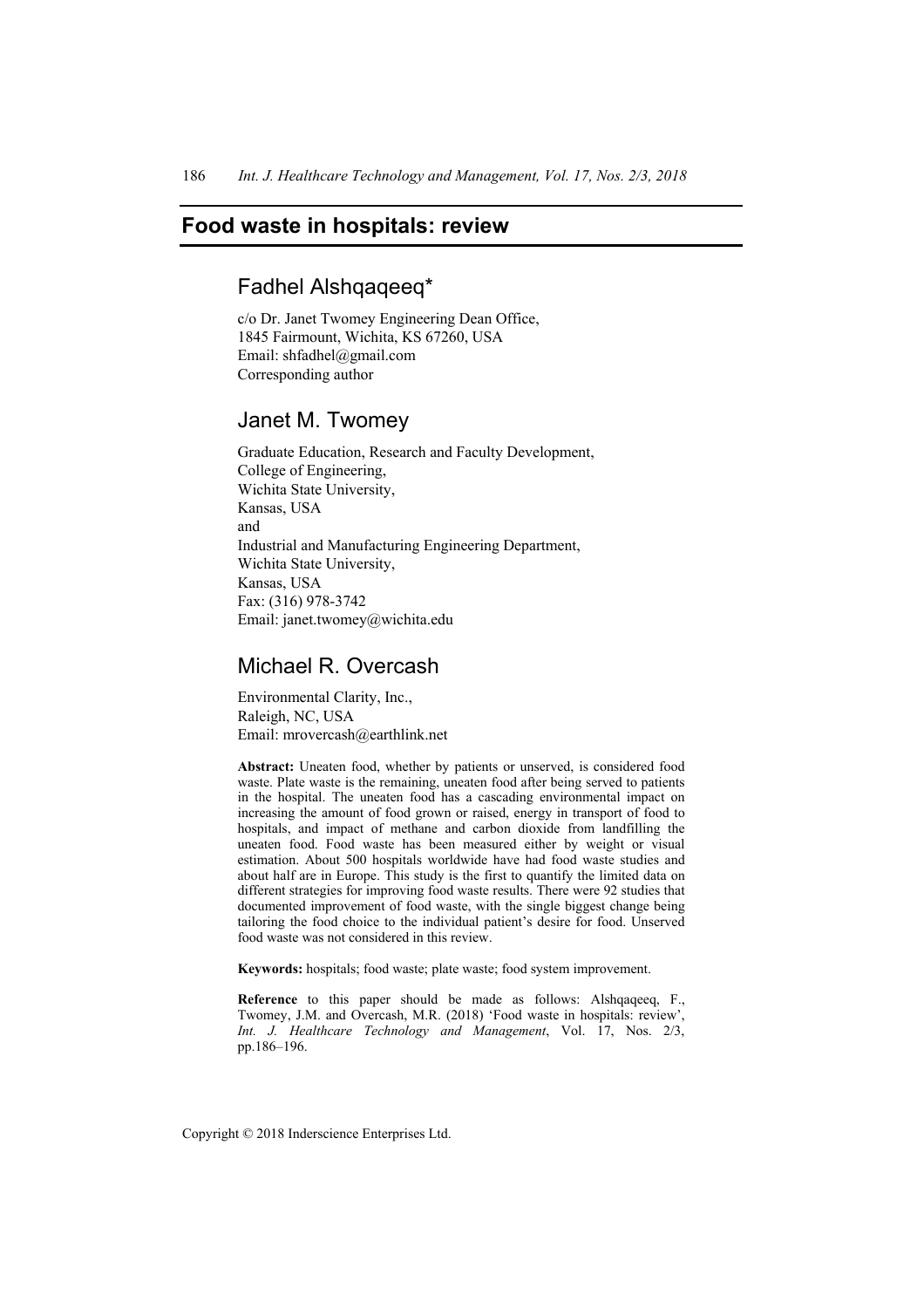#### *Food waste in hospitals: review* 187

**Biographical notes:** Fadhel Alshqaqeeq is a PhD student in Industrial Engineering at Wichita State University. He received his Master of Science in Industrial Engineering at St. Mary's University, San Antonio, TX in 2012. He is currently working on his research for his dissertation which titled in 'Life Cycle and Energy Analysis of Products and Hospital Systems'. This research uses the critical analysis techniques of life cycle and energy analysis to better understand aspects of sustainability improvement of healthcare products and services, with an emphasis on hospitals. These areas include food systems, imaging, and product selection. The food and product topics are new areas in the WSU effort at a hospital-wide understanding of energy and waste improvement, while the imaging is a new extension of earlier work in this area.

Janet M. Twomey is the Associate Dean for Graduate Studies, Research, and Faculty Development for the College of Engineering and a Professor of Industrial and Manufacturing Engineering at Wichita State University. She served three years at the National Science Foundation (NSF) as a Program Officer, and has success in a research program on healthcare energy improvement, wind energy, and operations research. She was active in launching, shaping, and managing the new Manufacturing Enterprise Systems program in the NSF Engineering Directorate. This included managing budgets of \$7–\$10 million per year. Her graduate students, with whom she has worked closely, come from diverse origins – Iran, Saudi Arabia, Thailand, Mexico, Columbia and Nigeria.

Michael R. Overcash has developed an in-depth national research program in two distinctive areas, life cycle inventory research and sustainability research. Environmental Clarity has one of the largest chemical life cycle databases. He received his PhD from the University of Minnesota in Chemical Engineering. He has served as the Sam Bloomfield Chair in Sustainable Engineered Systems at Wichita State University.

# **1 Introduction**

Food waste can occur anywhere in the world, and food waste may result during each of these steps in the food process: transportation, storage, preparation, cooking, and consumption. Therefore focusing on food waste is important for hospitals, in order for them to save money and improve sustainability goals. For example, the annual cost for edible plate waste has been estimated at 5.625 million Saudi riyals (\$1.5 million) for 18 Ministry of Health general hospitals in Saudi Arabia for regular meals (Al-shoshan, 1992). Most food waste in a hospital is that which is thrown away, while that which is recycled or composted is a small portion. Preparing food that ends up as waste is considered mismanagement of our natural resources. One review by Williams and Walton in 2011 covered published articles from 1963 up to March 2011. In this study, we covered a larger range of years of published articles (1945 up to September 2015) and did the first quantitative analysis of the percentage food waste improvement where that was documented in the published articles. The objectives of this literature review are:

- 1 quantify and compare the percentage of food waste in hospitals
- 2 analyse the time trend of hospital food reduction studies and the global distribution of these hospitals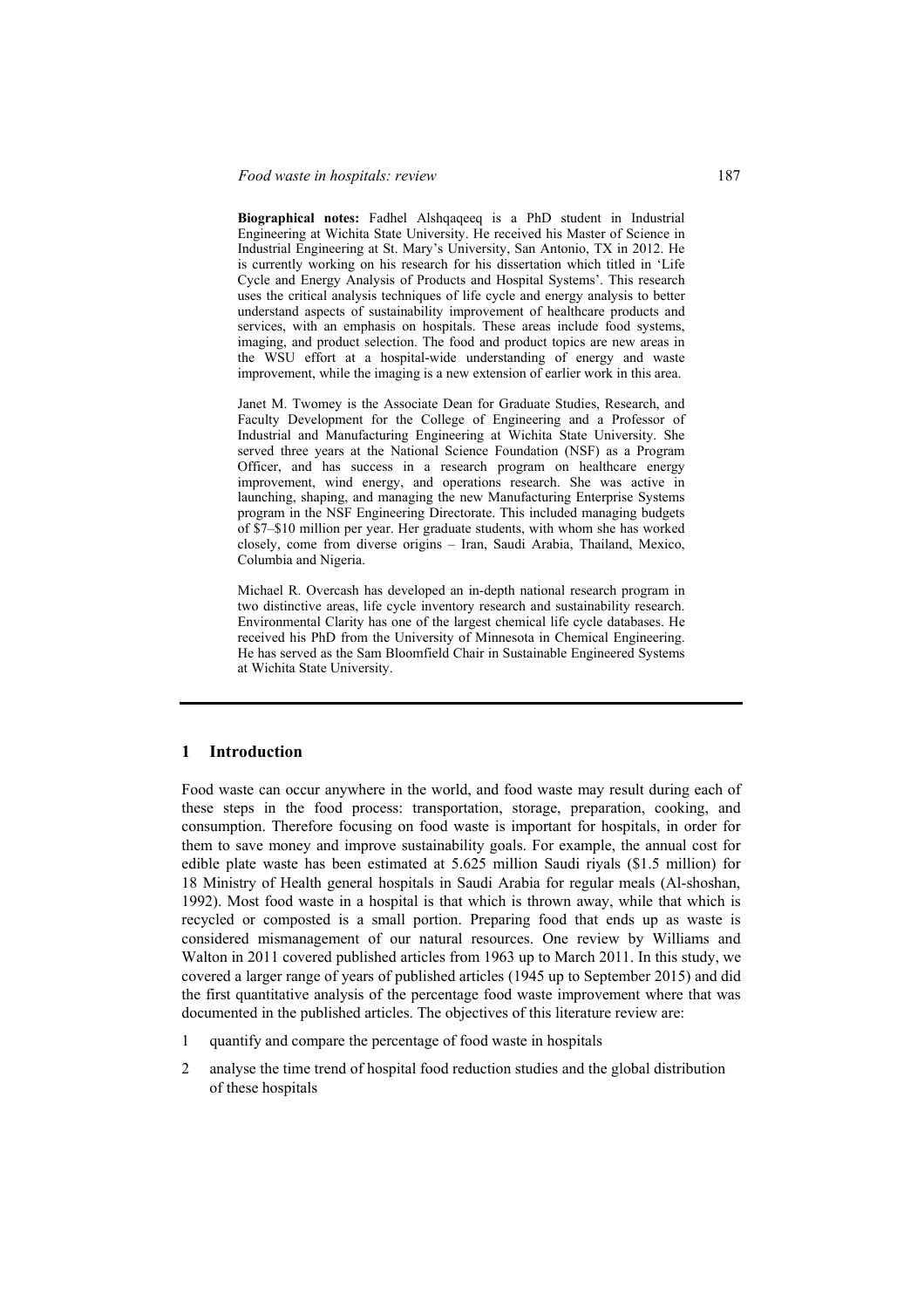3 provide the first analysis of solutions to reduce hospital food waste based on the percent improvement achieved.

#### **2 Methods**

We focused our research efforts on publications that provided information about food waste associated with only hospitals. We identified related journals from electronic reference databases using combinations of key words and titles from 1945 to September 2015. The key words were 'food waste' and 'plate waste' and a secondary classification to limit the output since there were many articles on school, cafeteria, and restaurant and so on. So, the review was limited to hospitals and journals only in the English language. The following search engines were used to extract information: PubMed, Science Direct, and Web of Science (formerly Web of Knowledge). The total number of relevant titles and abstracts resulting from searches was 37 from PubMed, 639 from Science Direct, and 84 from Web of Science, for a total of 760 from all search engines. From that number, about 103 articles, which occurred in more than one database, were identified and removed with the help of endnote. A flowchart showing the search engines used in the initial pooling of the literature is summarised in Figure 1.





After excluding the duplicated articles, it was determined that 567 articles had titles and abstracts not relevant to the main study, so these were excluded. Of the remaining 90 articles, 72 full texts were excluded because the discussion was about calorie waste, solid waste, waste treatment of uneaten food, supply chain management, hazardous waste in the hospitals, and other waste like chemicals, which were not included in this study. In the 18 articles an additional 17 articles were identified in the literature review of those 18 papers and these were then included to make a total of 35 papers.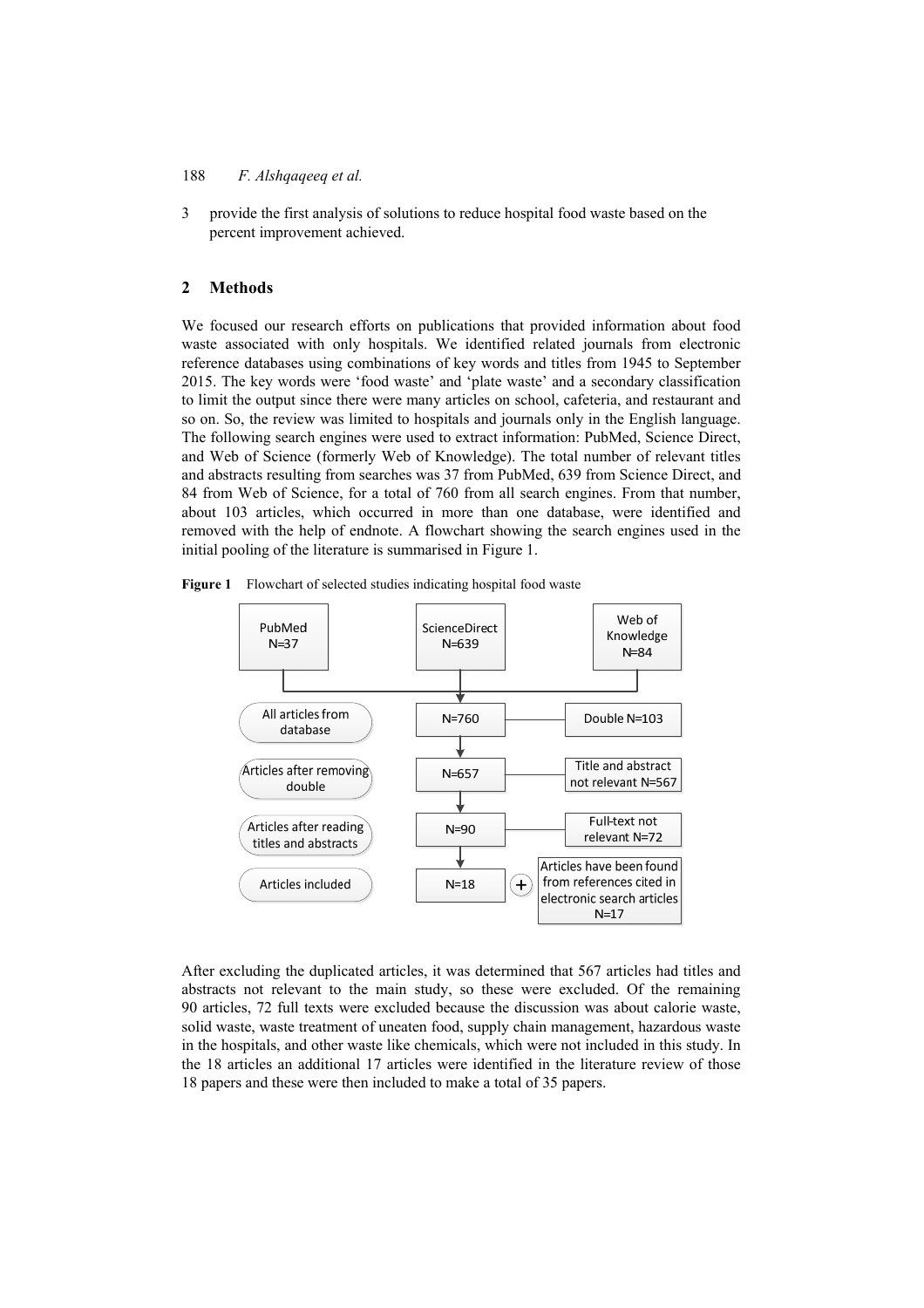# *Food waste in hospitals: review* 189

**Table 1** Literature summaries of food waste

| Facility/hospitals                     | Weight percent of food waste<br>from patient trays | Explanation                          | References                  |
|----------------------------------------|----------------------------------------------------|--------------------------------------|-----------------------------|
| 1 university hospital in USA           | 22, 19, 13                                         | Measured, different diets selective  | Hageman (1945)              |
| 152 hospitals in UK                    | $10 \pm 0.4$                                       | Measured                             | Platt et al. (1963)         |
| I Kansas teaching hospital in USA      | 21.3                                               | Measured                             | Frakes et al. (1986)        |
| Royal Victoria Hospital in Canada      | $38.3 \pm 48.9$                                    | Visual estimation                    | Dubois (1990)               |
| Iospital in Netherlands                | 42.7                                               | Measured                             | Deutekom et al. (1991)      |
| 18 hospitals in Saudi Arabia           | $\overline{30}$                                    | Measured                             | Al-shoshan (1992)           |
| 3 hospitals in Taiwan                  | 21.51, 16.61, 6.36                                 | Measured                             | Li and Jenq $(1993)$        |
| I Missouri hospital in USA             | 45                                                 | Measured                             | Holdt et al. (1993)         |
| 11 UK hospitals                        | 9.9, 16.2, 15.5                                    | Measured, breakfast, lunch, dinner   | Hong and Kirk (1995)        |
| Queen's Medical Center in UK           | 31, 34, 35, 42                                     | Measured, 4 wards                    | Stephen et al. (1997)       |
| 4 hospitals in UK                      | 23.1, 39.66, 42.35                                 | Measured, breakfast, midday, evening | Edwards and Nash (1997)     |
| Tickhill Road Hospital in UK           | 49.0-11.8                                          | Measured (average plated and bulk)   | Kelly (1999)                |
| 4 hospitals in UK                      | 25.3, 27.8                                         | Measured (plated and bulk)           | Edwards and Nash (1999)     |
| I university hospital in UK            | 35                                                 | Measured                             | Barton et al. (2000a)       |
| 1 university rehabilitation ward in UK | 32                                                 | Measured                             | Barton et al. (2000b)       |
| general hospital in UK                 | $33.5 - 14.5$                                      | Measured (plated vs. bulk)           | Wilson et al. (2000)        |
| 1 hospital in Brazil                   | $36 - 61$                                          | Measured                             | Mattoso and Schalch (2001)  |
| 7 community hospitals in UK            | $\frac{8}{2}$                                      | 5-point visual estimation            | Hamilton et al. (2002)      |
| 1 general hospital in UK               | $11.6 \pm 3.0, 5.9 \pm 1.9$                        | Measured (plated and bulk)           | Hartwell and Edwards (2003) |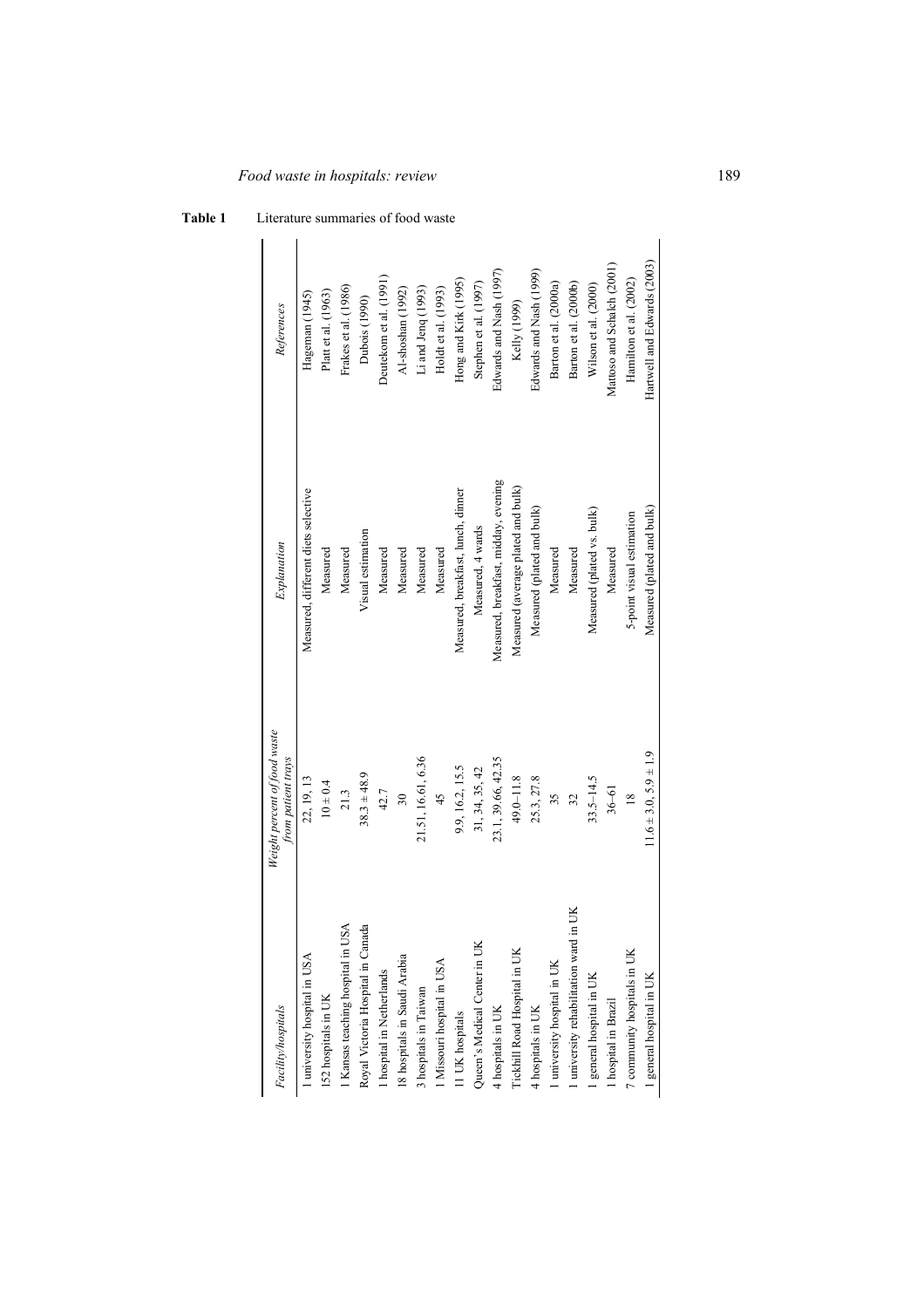| Facility/hospitals                       | Weight percent of food waste<br>from patient trays | Explanation                                               | References                    |
|------------------------------------------|----------------------------------------------------|-----------------------------------------------------------|-------------------------------|
| 2 military hospitals in USA              | $42.3 - 45.5$                                      | Measured                                                  | Dilly and Shanklin (2003)     |
| general hospital in UK                   | $65 \pm 3.8$ , $17 \pm 5.9$                        | Measured (plated and bulk)                                | Marson et al. (2003)          |
| hospitals in Sivas, Turkey               | $\overline{11}$                                    | Measured                                                  | Altin et al. (2003)           |
| North Texas acute care hospital in USA   | $\overline{4}$                                     | Average of 6 categories of estimated waste - baseline     | Connors and Rozell (2004)     |
| North Texas acute care hospital in USA   | 32                                                 | Average of 6 categories of estimated waste - food changes | Connors and Rozell (2004)     |
| Denmark<br>Ividovre University Hospital, | $28 - 48$                                          | Measured                                                  | Freil et al. (2006)           |
| university hospital in Brazil            | 22                                                 | Measured                                                  | Nonino-Borges et al. (2006)   |
| Indiana hospital in USA                  | $\frac{1}{4}$                                      | Plate assessment                                          | Kandiah et al. (2006)         |
| university hospital in Switzerland       | $22 - 30$                                          | Not stated                                                | Iff et al. (2008)             |
| general hospital in Korea                | 23.2                                               | Measured                                                  | Sohn and Yeom (2008)          |
| hospital in the Netherlands              | 38                                                 | Measured                                                  | van Bokhorst et al. (2009)    |
| 256 hospitals in 25 European countries   | $\frac{8}{10}$                                     | 4-point visual estimation                                 | Hiesmayr et al. (2009)        |
| 10 hospitals in Tabriz, Iran             | 46.87                                              | Measured                                                  | Taghipour and Mosaferi (2009) |
| hospitals in UK                          | $24 - 39$                                          | Measured                                                  | Sonnino and McWilliam (2011)  |
| university hospital in Amsterdam         | 38                                                 | Measured                                                  | Roosemalen et al. (2012)      |
| university hospital in Denmark           | $11 - 18$                                          | Measured (lunch and supper)                               | Ofei et al. (2014)            |
| Overall food waste                       | Median 31<br>$(6-65)$<br>N = 45                    |                                                           |                               |

**Table 1** Literature summaries of food waste (continued)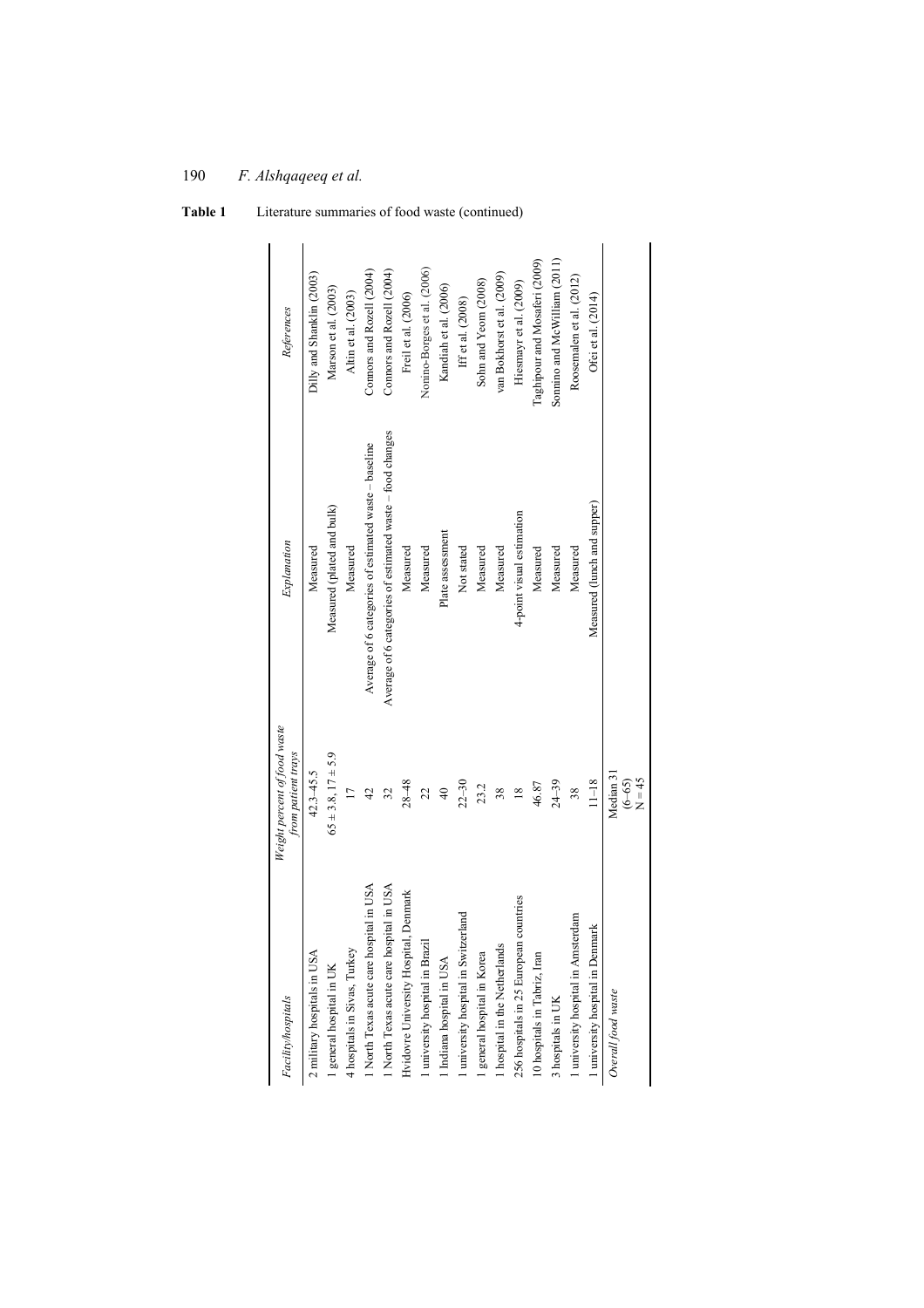## **3 Results and solutions**

After reviewing many studies for food or plate waste in hospitals, the resulting 35 articles provided percentages for food waste generated, and the remaining articles provided solutions to reducing waste. Other studies relative to waste in terms of energy value or protein content were not covered here. Table 1 shows the percentages of food waste from patients in different hospitals, ranging from 6 weight % to almost 65 weight %, but more typically between 15 weight % and 35 weight %, with a median food waste of 31 weight %. These differences among hospitals depend on the situation of the patients, the services, or the menus. Table 1 summarises most studies in many countries during the past years until September of 2015.

**Table 2** Summary of five articles that quantified food waste solutions and improvement (37 articles provided qualitative improvements)

| Reference                    | Percent improvement                                                                                                                                                                                                                         | Solutions for hospital food system<br>improvements                                                                   |
|------------------------------|---------------------------------------------------------------------------------------------------------------------------------------------------------------------------------------------------------------------------------------------|----------------------------------------------------------------------------------------------------------------------|
| McLymont<br>et al. (2003)    | Before program implementation 39% of<br>patients surveyed consumed greater than<br>50% of their main entrée. After program<br>implementation 88% of patients surveyed<br>consume greater than 50% of their main<br>entrée (49% improvement) | Policies and procedures were<br>developed, and menu items were<br>tested                                             |
| Ewalt et al.<br>(2011)       | Average decrease of 27.4% in food waste<br>per tray                                                                                                                                                                                         | Menu and system changes<br>positively impacted food waste                                                            |
| Marlette et al.<br>(2005)    | 15% of food waste from students who did<br>not purchase competitive food items and<br>30% of food waste from students who did<br>purchase (15% improvement)                                                                                 | Analysis of food wasted by type<br>led to school waste reduction by<br>changing preparation or types of<br>food      |
| Connors and<br>Rozell (2004) | Percentage of food waste reduced from<br>42% to 32% during first phase (August)<br>2001) and second phase (August 2002),<br>respectively (10% improvement)                                                                                  | Changes in food offered were<br>based on detailed observation of<br>what was wasted and led to<br>reduction in waste |
| Frakes et al.<br>(1986)      | Mean percentage waste of all food served<br>was 21.3% and for pre-plates was 25.5%<br>$(4.2\%$ improvement)                                                                                                                                 | Cook-freeze restaurant menu<br>system in hospital led to low<br>waste                                                |

Table 2 provides some solutions and improvements to reduce hospital food waste. Approximately 37 studies discussed these issues, but only five of them included the percentage of improvement to reduce food waste. One of the solutions to the problem of food waste is portion size, which was mentioned in some studies. Table 2 includes only articles with the recorded percentage of improvement and their solutions, but other papers discussed solutions with no percentage of improvement recorded, and these are shown in Figure 2.

As can be seen in Table 2, in the five articles that quantified food waste solutions, the improvement range was between 4.2% and 49%. Reasonable improvement, addressed by McLymont et al. (2003), was determined by using the Memorial Sloan Kettering Cancer Center (MSKCC) STRAIGHT-A process to facilitate performance improvement. After applying the rules and changing the menus, improvement increased from 39% to 88%, a 49% improvement. Ewalt et al. (2011) found an average of 27.4% decrease in food waste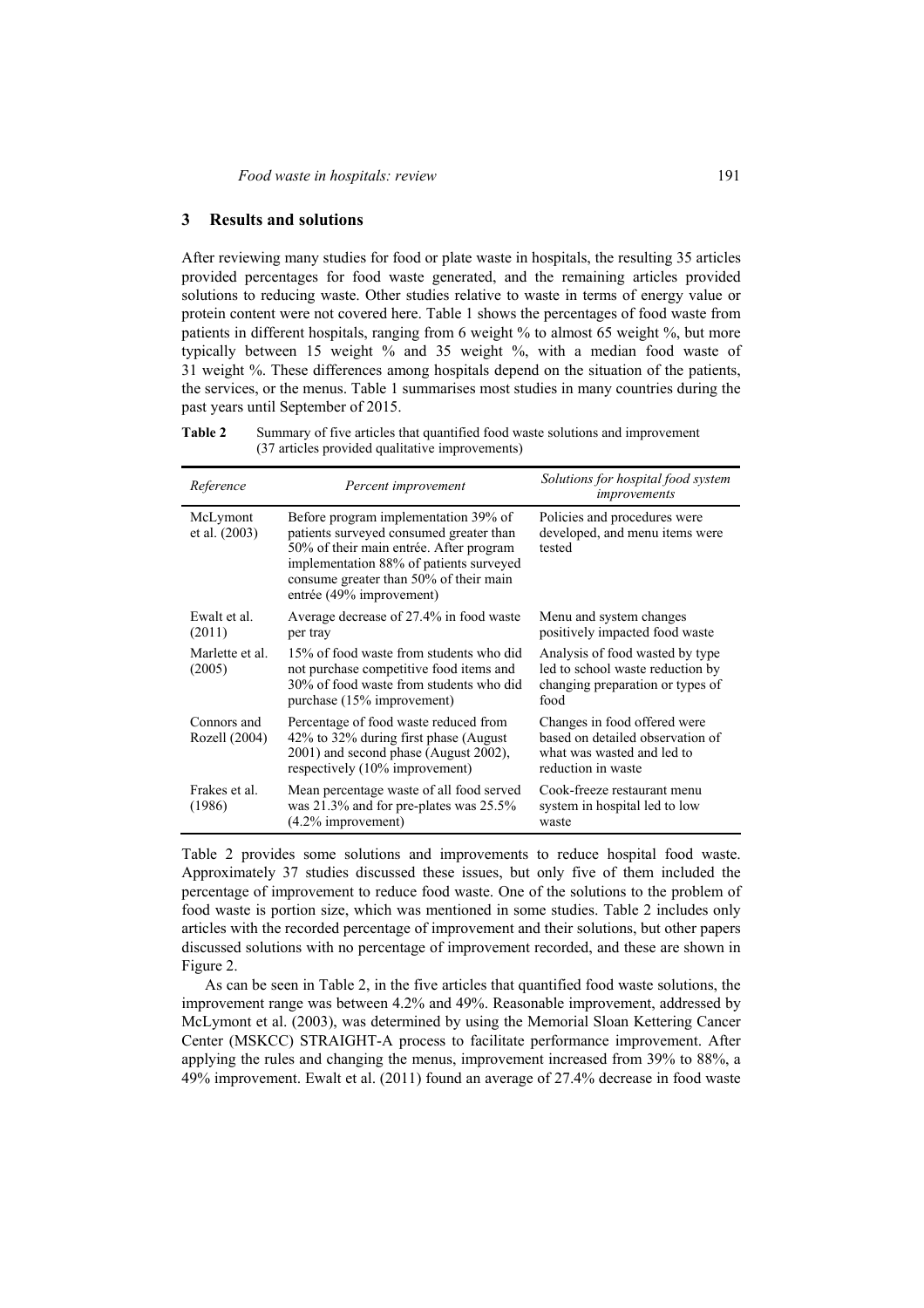per tray after modifying the menu and making system changes, and they determined that the minimum improvement of 4.2% could be achieved by using a cook-freeze restaurant menu system as mentioned by Frakes et al. (1986). Most of these improvements involved the menu as well as type of food or procedure that might be involved in reducing food waste. From these improvements, hospitals could reduce about 21% of their food waste. Therefore, if hospitals develop and improve their menus, service system, and training staff, then food waste would be reduced from 31 weight % to be about 24 weight %. These percentages relative to improving food waste have different scales of measurement. For example, Dubois (1990) used a six-point visual estimation scale developed by Comstock. As shown in Figure 2, food waste might not have been the focus of researchers because the collecting the data consumed too much time, as mentioned in the introduction section. Hospital food waste studies have been published at a rate of about 1–2 per year since 1945. Most of these studies were done between 1999 and 2009.



**Figure 2** Published articles from 1945 until September 2015 (see online version for colours)



Figure 3 Number of hospitals versus the countries studied (see online version for colours)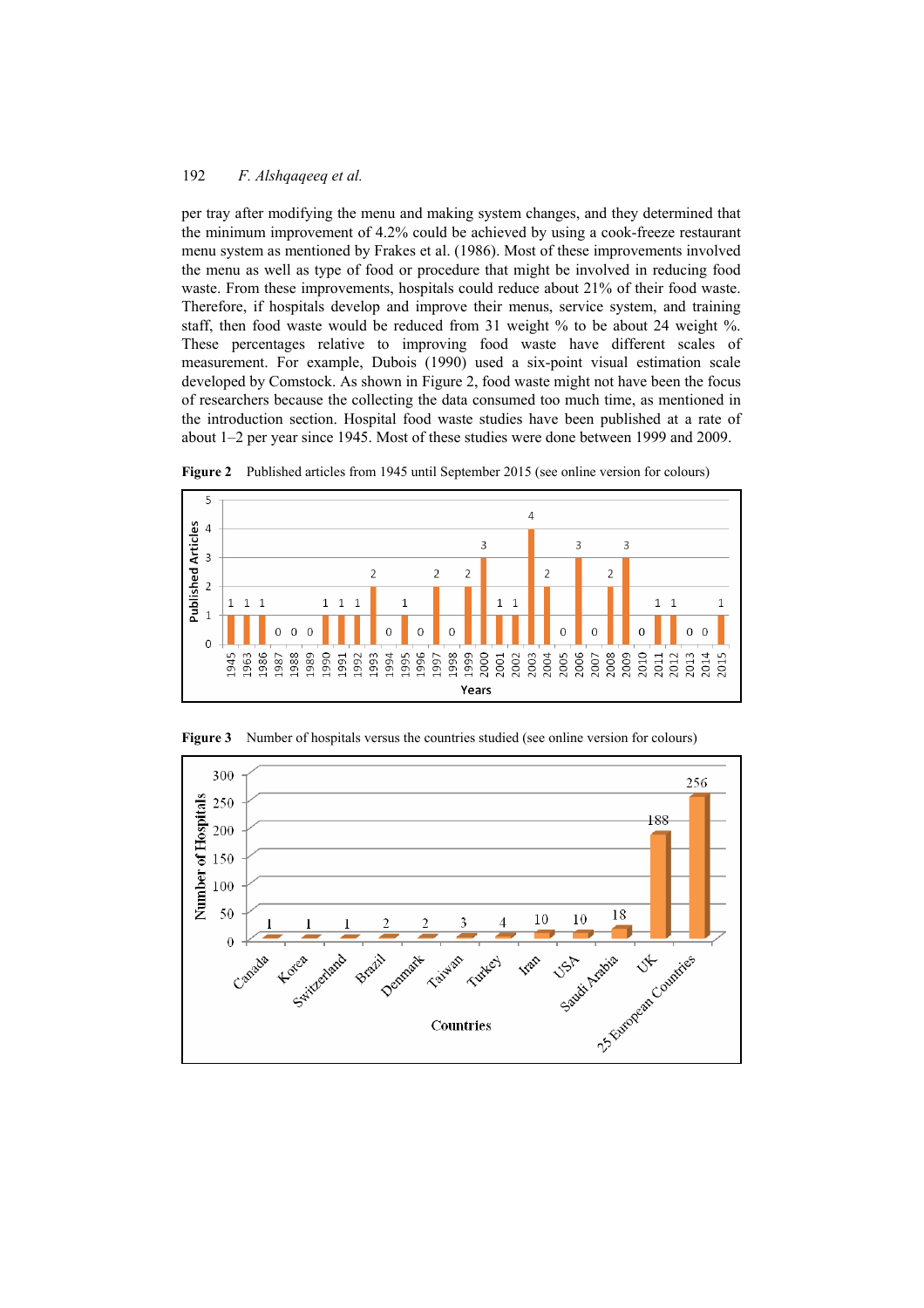Figure 3 shows that 25 European countries had the most hospitals, or 256, performing food waste studies in previous years (Hiesmayr et al., 2009). The UK and Saudi Arabia alone had 188 and 18 hospitals, respectively, involved in food waste studies. An overlap in these studies involves the UK, Denmark, and Switzerland, which are considered European countries, and the study by Hiesmayr et al. (2009) did not mention which 25 countries participated in those studies. The USA and Iran both had ten hospitals that studied food waste, which seems low compared to the rest of the world. Overall, the total number of hospitals involved in food waste studies is about 500 hospitals in different countries. This figure indicates those countries that are interested in publishing hospital food waste articles realise that this is an issue, whether financial or environmental, that must be solved.



**Figure 4** Number of similar improvements versus type of improvements (see online version for colours)

Figure 4 shows the five improvement categories whereby food waste can be reduced, and how frequently these are reported in the literature:

- patients' condition, which includes their appetite and needs, such as flavour and diets
- food and menu, which includes portion-size options, ordering, more menu choices, quality of food, and food style
- service system, including packaging, assistance in ordering meals, delivery system, and meal time
- developing and training staff, which includes knowing the meaning of food waste, polices and rules; quantity of food cooked by monitoring, observing, and recording; and improving catering practices and communications
- environment, including the eating location and surrounding noise.

Most improvements involved food and a menu that patients prefer. The second most frequent improvement suggested was in the service system, and developing and training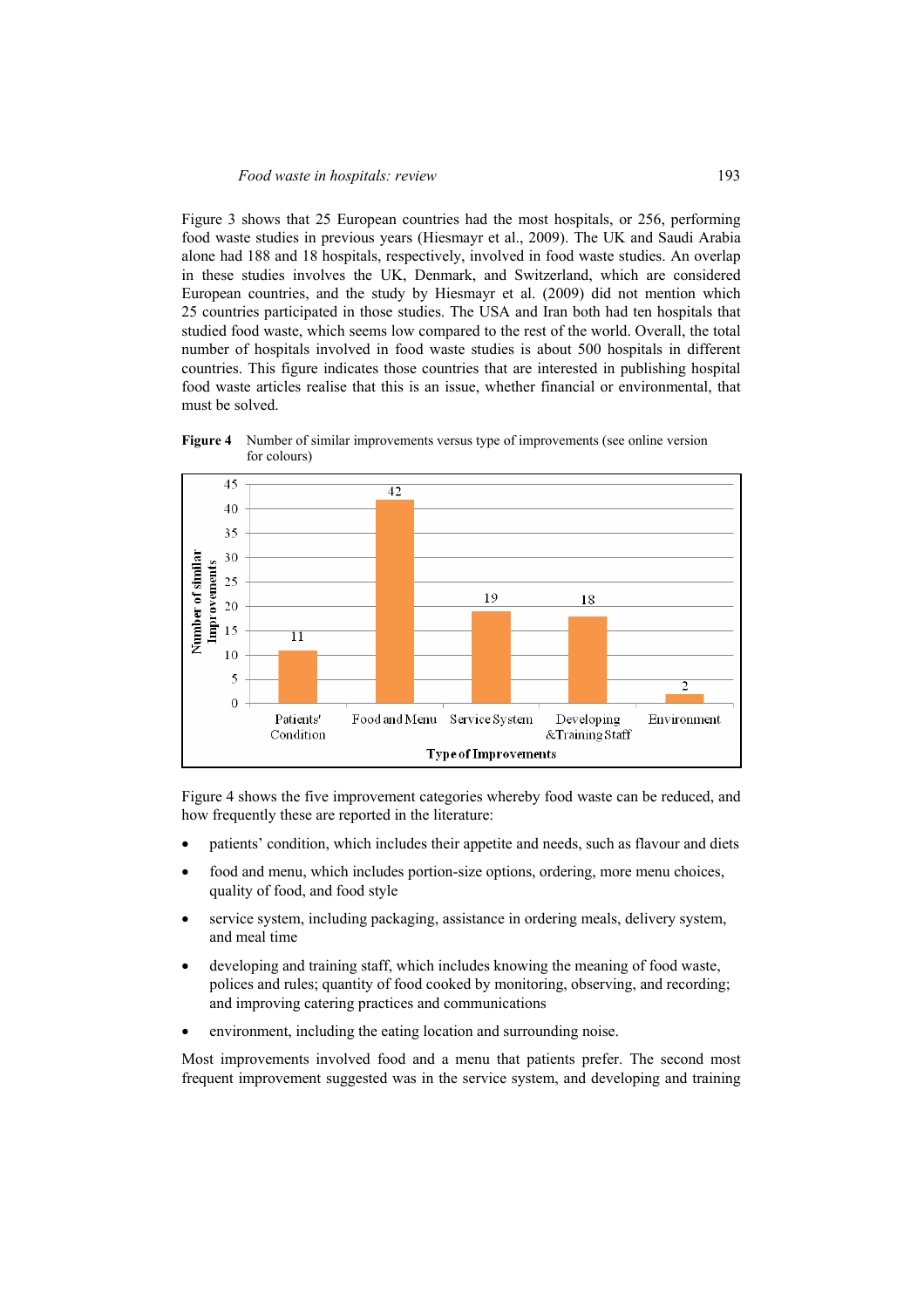staff. Patients' condition was repeated 11 times in the literature review, and finally environmental conditions were mentioned twice in the literature review. Hartwell and Edwards (2003) reported the improvement in the delivery system and how patient satisfaction improved, but food waste increased because there was poor communication between patients and kitchen staff. Some papers mentioned two or more categories for improvement at the same time.

#### **4 Conclusions**

Food waste reduction is considered an important issue that hospitals can use to improve sustainability, by lowering the environmental impact from food production to final landfilling of uneaten food. Analysing food wasted and by changing the ways food is prepared leads to greater waste reduction. High percentages were recorded in many of the literature review studies, suggesting more research and support is needed to improve the reduction of food waste. However, it might be impossible achieve zero waste because of complex reasons for why waste happens, especially when dealing with sick patients. The number of hospitals that have been included in the studies is considered low based on the number of hospitals in the world. Countries should pay attention to the sources of the food and keep track of the food waste that has been increased in some hospitals. Food waste should be monitored and controlled for each meal that has been served to the patient. Monitoring and improving hospital facilities may help to reduce food waste. Also, by knowing the reasons for food waste and applying all possibilities to change whether the service system, menus, time serving, patients' needs, training staff, communications, quality of food and preparation can lead to a reduction in food waste.

## **References**

- Al-shoshan, A.A. (1992) 'Study of the regular diet of selected hospitals of the Ministry of Health in Saudi Arabia: edible plate waste and its monetary value', *The Journal of the Royal Society for the Promotion of Health*, Vol. 112, No. 1, pp.7–11.
- Altin, S., Altin, A., Elevli, B. and Cerit, O. (2003) 'Determination of hospital waste composition and disposal methods: a case study', *Polish Journal of Environmental Studies*, Vol. 12, No. 2, pp.251–255.
- Barton, A.D., Beigg, C.L., Macdonald, I.A. and Allison, S.P. (2000a) 'High food wastage and low nutritional intakes in hospital patients', *Clinical Nutrition*, Vol. 19, No. 6, pp.445–449.
- Barton, A., Beigg, C., Macdonald, I. and Allison, S. (2000b) 'A recipe for improving food intakes in elderly hospitalized patients', *Clinical Nutrition*, Vol. 19, No. 6, pp.451–454.
- Connors, P.L. and Rozell, S.B. (2004) 'Using a visual plate waste study to monitor menu performance', *Journal of the American Dietetic Association*, Vol. 104, No. 1, pp.94–96.
- Deutekom, E.J., Philipsen, H., Ten Hoor, F. and Abu-Saad, H.H. (1991) 'Plate waste producing situations on nursing wards', *International Journal of Nursing Studies*, Vol. 28, No. 2, pp.163–174.
- Dilly, G. and Shanklin, C. (2003) 'Reply', *Food Service Technology*, Vol. 3, No. 1, pp.29–35.
- Dubois, S. (1990) 'Accuracy of visual estimates of plate waste in the determination of food consumption', *Journal of the American Dietetic Association*, Vol. 90, No. 3, pp.382–387.
- Edwards, J. and Nash, A. (1997) 'Catering services. Measuring the wasteline', *The Health Service Journal*, Vol. 107, No. 5579, pp.26–27.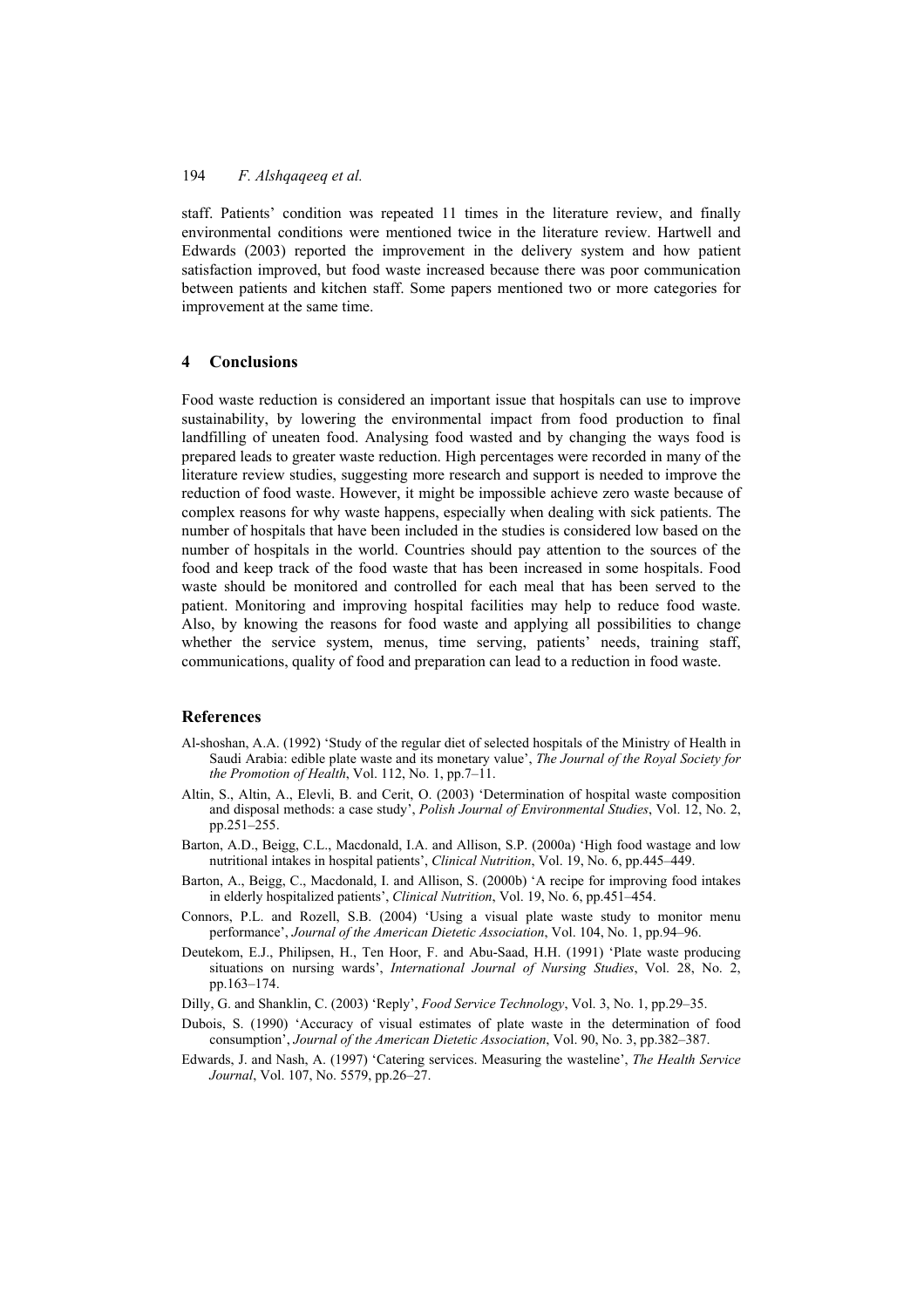- Edwards, J.S. and Nash, A.H. (1999) 'The nutritional implications of food wastage in hospital food service management', *Nutrition & Food Science*, Vol. 99, No. 2, pp.89–98.
- Ewalt, G.E., Rogers, E., Bishop, J. and Dickman, P. (2011) 'The effect of room service-style food service on inpatient plate waste', *Journal of the American Dietetic Association*, Vol. 111, No. 9, p.A61.
- Frakes, E.M., Arjmandi, B.H. and Halling, J.F. (1986) 'Plate waste in a hospital cook-freeze production system', *Journal of the American Dietetic Association*, Vol. 86, No. 7, pp.941–942.
- Freil, M., Nielsen, M., Bitz, C., Gut, R., Mikkelsen, B.E. and Almdal, T. (2006) 'Reorganization of a hospital catering system increases food intake in patients with inadequate intake', *Scandinavian Journal of Nutrition*, Vol. 50, No. 2, pp.83–88.
- Hageman, M.I. (1945) 'A study of plate waste as a directive measure in food conservation', *Journal of the American Dietetic Association*, Vol. 21, No. 10, pp.685–689.
- Hamilton, K., Spalding, D., Steele, C. and Waldron, S. (2002) 'An audit of nutritional care delivered to elderly inpatients in community hospitals', *Journal of Human Nutrition and Dietetics*, Vol. 15, No. 1, pp.49–58.
- Hartwell, H.J. and Edwards, J.S. (2003) 'A comparative analysis of 'plated' and 'bulk trolley' hospital food service systems', *Food Service Technology*, Vol. 3, Nos. 3–4, pp.133–142.
- Hiesmayr, M., Schindler, K., Pernicka, E., Schuh, C., Schoeniger-Hekele, A., Bauer, P. and Team, T.N.A. (2009) 'Decreased food intake is a risk factor for mortality in hospitalised patients: the NutritionDay survey 2006', *Clinical Nutrition*, Vol. 28, No. 5, pp.484–491.
- Holdt, C.S., Sitter, K. and Gates, G.E. (1993) 'Comparison of plate waste estimation measures in a pediatric hospital1', *Foodservice Research International*, Vol. 7, No. 2, pp.81–91.
- Hong, W. and Kirk, D. (1995) 'The analysis of edible plate waste results in 11 hospitals in the UK', *Foodservice Research International*, Vol. 8, No. 2, pp.115–123.
- Iff, S., Leuenberger, M., Rösch, S., Knecht, G., Tanner, B. and Stanga, Z. (2008) 'Meeting the nutritional requirements of hospitalized patients: an interdisciplinary approach to hospital catering', *Clinical Nutrition*, Vol. 27, No. 6, pp.800–805.
- Kandiah, J., Stinnett, L. and Lutton, D. (2006) 'Visual plate waste in hospitalized patients: length of stay and diet order', *Journal of the American Dietetic Association*, Vol. 106, No. 10, pp.1663–1666.
- Kelly, L. (1999) 'Audit of food wastage: differences between a plated and bulk system of meal provision', *Journal of Human Nutrition and Dietetics*, Vol. 12, No. 5, pp.415–424.
- Li, C.S. and Jenq, F.T. (1993) 'Physical and chemical composition of hospital waste', *Infection Control*, Vol. 14, No. 3, pp.145–150.
- Marlette, M.A., Templeton, S.B. and Panemangalore, M. (2005) 'Food type, food preparation, and competitive food purchases impact school lunch plate waste by sixth-grade students', *Journal of the American Dietetic Association*, Vol. 105, No. 11, pp.1779–1782.
- Marson, H., McErlain, L. and Ainsworth, P. (2003) 'The implications of food wastage on a renal ward', *British Food Journal*, Vol. 105, No. 11, pp.791–799.
- Mattoso, V.D. and Schalch, V. (2001) 'Hospital waste management in Brazil: a case study', *Waste Management & Research*, Vol. 19, No. 6, pp.567–572.
- McLymont, V., Cox, S. and Stell, F. (2003) 'Improving patient meal satisfaction with room service meal delivery', *Journal of Nursing Care Quality*, Vol. 18, No. 1, pp.27–37.
- Nonino-Borges, C.B., Rabito, E.I., Silva, K.D., Ferraz, C.A., Chiarello, P.G., Santos, J.S.D. and Marchini, J.S. (2006) 'Food wastage in a hospital', *Revista de Nutricao*, Vol. 19, No. 3, pp.349–356.
- Ofei, K.T., Holst, M., Rasmussen, H.H. and Mikkelsen, B.E. (2014) 'How practice contributes to trolley food waste. A qualitative study among staff involved in serving meals to hospital patients', *Appetite*, 1 December, Vol. 83, pp.49–56.
- Platt, B.S., Eddy, T.P. and Pellett, P.L. (1963) *Food in Hospitals. A Study of Feeding Arrangements and the Nutritional Value of Meals in Hospitals*, Oxford University Press, London.